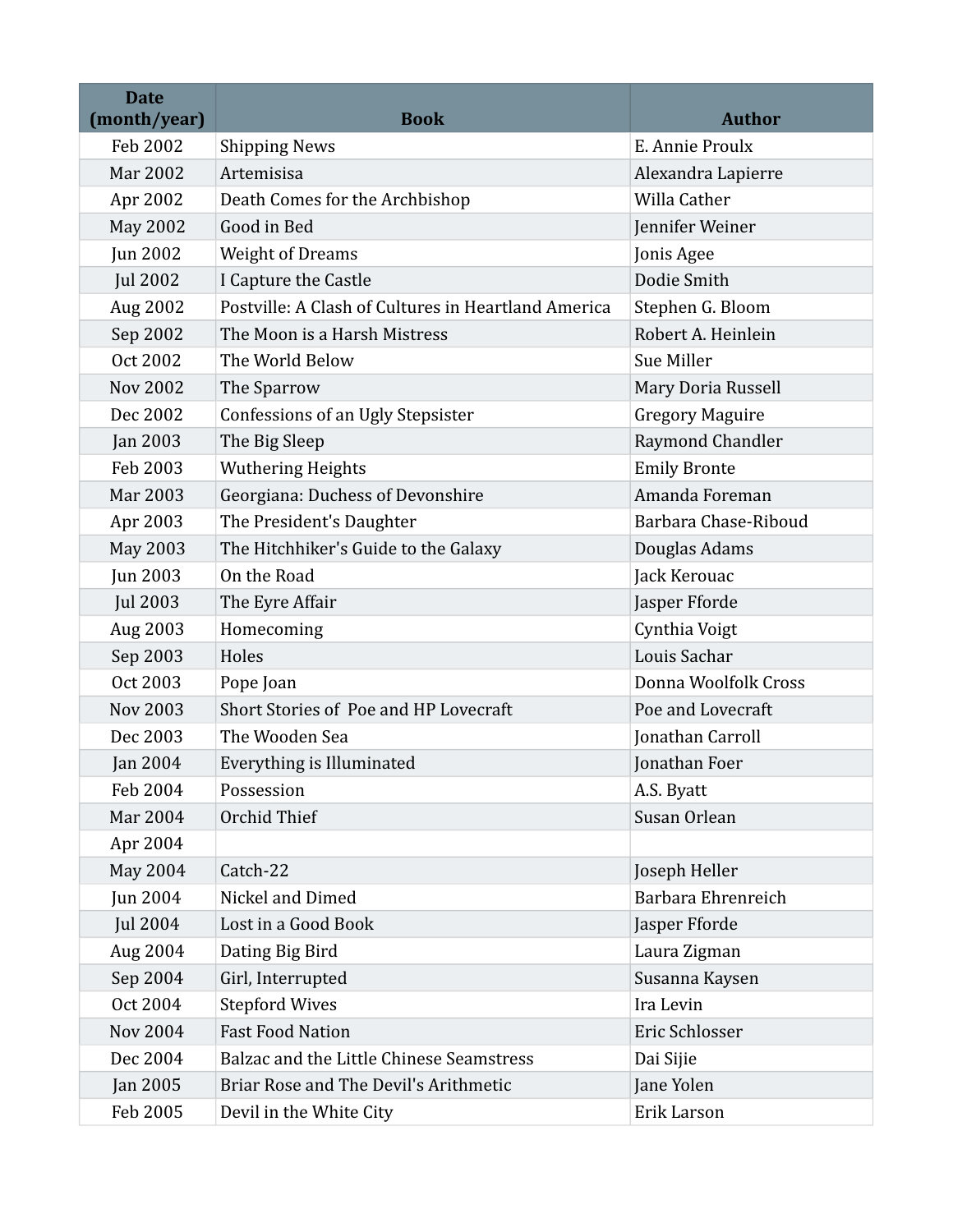| <b>Date</b><br>(month/year) | <b>Book</b>                           | <b>Author</b>          |
|-----------------------------|---------------------------------------|------------------------|
| Mar 2005                    | Reading Lolita in Tehran              | Azar Nafisi            |
| Apr 2005                    | <b>Sick Puppy</b>                     | Carl Hiaasen           |
| <b>May 2005</b>             | Lake of Dead Languages                | Carol Goodman          |
| Jun 2005                    | Capote                                | Gerald Clarke          |
| <b>Jul 2005</b>             | Movie viewing of Capote               |                        |
| Sep 2005                    |                                       |                        |
| Oct 2005                    | Historian                             | Elizabeth Kostova      |
| <b>Nov 2005</b>             | To Kill a Mockingbird                 | Harper Lee             |
| Dec 2007                    | One Thousand White Women              | Jim Fergus             |
| <b>Jan 2008</b>             | <b>Invasion of the Body Snatchers</b> | Jack Finney            |
| Feb 2008                    | Pick any book by                      | P. G. Wodehouse        |
| Mar 2008                    | Demon Haunted World                   | Carl Sagan             |
| Apr 2008                    | An underachiever's Diary              | Benjamin Anastas       |
| May 2008                    | Any book by Philip K Dick             | Philip K. Dick         |
| <b>Jun 2008</b>             |                                       |                        |
| <b>Jul 2008</b>             |                                       |                        |
| Sep 2008                    |                                       |                        |
| Oct 2008                    | Frankenstein                          | Mary Shelley           |
| <b>Nov 2008</b>             | <b>Born Standing Up</b>               | <b>Steve Martin</b>    |
| Dec 2008                    | <b>Lightning Thief</b>                | <b>Rick Riordan</b>    |
| Jan 2009                    | <b>Darkly Dreaming Dexter</b>         | Jeffrey Lindsay        |
| Feb 2009                    | <b>American Gods</b>                  | Neil Gaiman            |
| Mar 2009                    | <b>High Fidelity</b>                  | Nick Hornby            |
| Apr 2009                    | Twilight                              | Meyer, Stephanie       |
| May 2009                    | Soon I will be Invincible             | Grossman, Austin       |
| Jun 2009                    | Self-Made Man                         | Vincent, Norah         |
| <b>Jul 2009</b>             | Anthropologist on Mars                | Sacks, Oliver          |
| Sep 2009                    | Infinite Jest                         | Wallace, David Foster  |
| Oct 2009                    | Pride and prejudice and zombies       | Grahame-Smith, Seth    |
| Nov 2009                    | <b>Ender's Game</b>                   | Card, Orson Scott      |
| Dec 2009                    | <b>Black Dahlia</b>                   | Ellroy, James          |
| Jan 2010                    | <b>Reservation Road</b>               | Schwartz, John Burnham |
| Feb 2010                    | Spy who Came in From the Cold         | Le Carre, John         |
| Mar 2010                    | Elizabeth Costello                    | Coetzee, J. M.         |
| Apr 2010                    | Catcher in the Rye                    | Salinger, JD           |
| May 2010                    | The Yiddish Policemen's Union         | Michael Chabon         |
| Jun 2010                    | Gift of Fear                          | Gavin DeBecker         |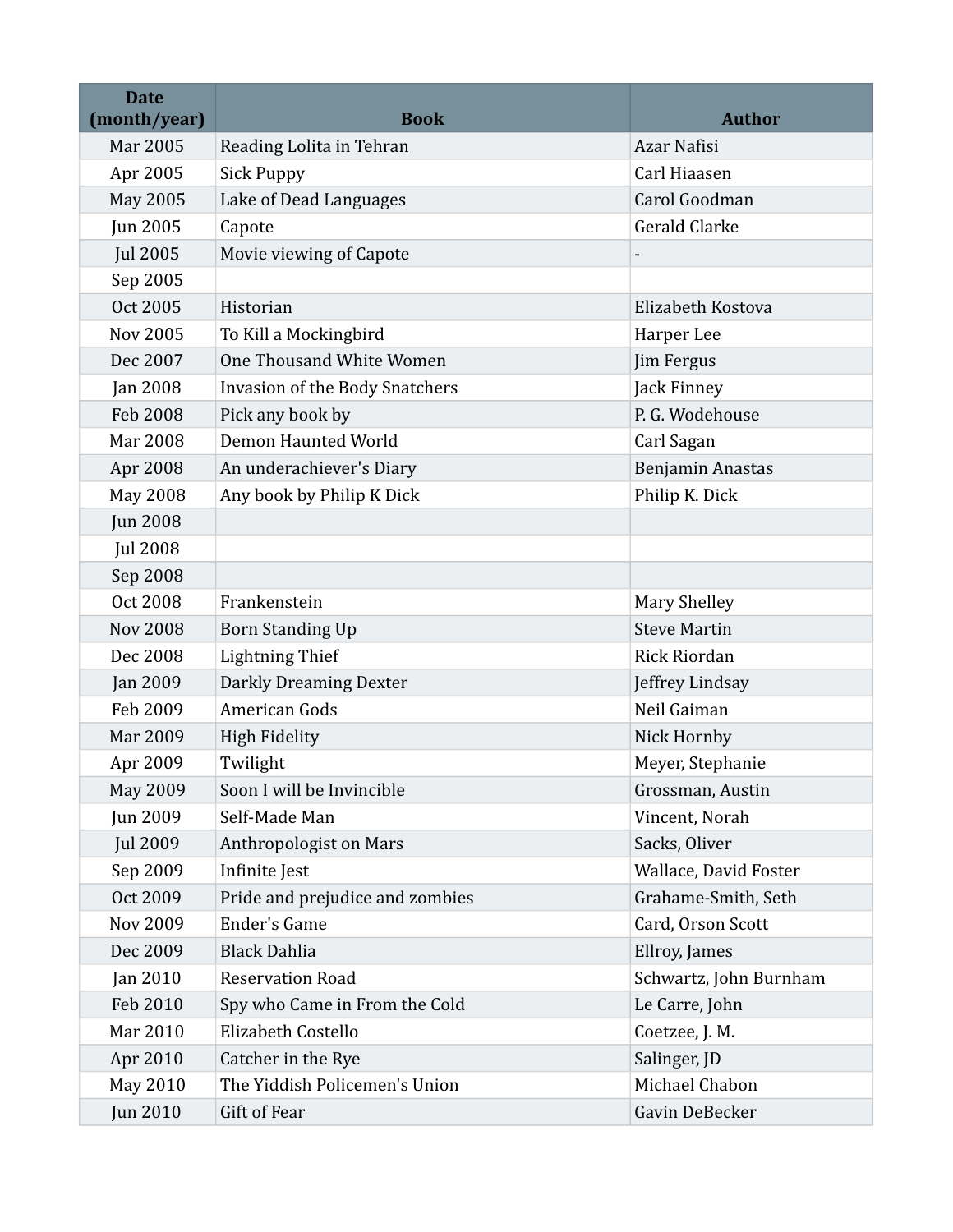| <b>Date</b><br>(month/year) | <b>Book</b>                          | <b>Author</b>            |
|-----------------------------|--------------------------------------|--------------------------|
| <b>Jul 2010</b>             | Superfreakenomics                    | <b>Steven Levitt</b>     |
| Sep 2010                    | Cryptonomicon                        | Neal Stephenson          |
| Oct 2010                    | Monsters of Templeton                | Lauren Groff             |
| Nov 2010                    | Girl with the Dragon Tattoo          | <b>Stieg Larrson</b>     |
| Dec 2010                    | <b>Animals in Translation</b>        | Temple Grandin           |
| <b>Jan 2011</b>             | <b>White Tiger</b>                   | <b>Aravind Adiga</b>     |
| Feb 2011                    | Brief Wondrous Life of Oscar Wao     | Junot Diaz               |
| Mar 2011                    | Boy in the Striped Pajamas           | John Boyne               |
| Apr 2011                    | Murder on the Orient Express         | Agatha Christie          |
| May 2011                    | Homer & Langley                      | <b>EL Doctorow</b>       |
| Jun 2011                    | <b>Farewell to Arms</b>              | <b>Ernest Hemingway</b>  |
| <b>Jul 2011</b>             | The Vanishing Act of Esme Lennox     | Maggie O'Farrell         |
| Sep 2011                    | Middlemarch                          | George Eliot             |
| Oct 2011                    | Just Kids                            | Patti Smith              |
| Nov 2011                    | Shining                              | Stephen King             |
| Dec 2011                    | The Immortal Life of Henrietta Lacks | Rebecca Skloot           |
| Jan 2012                    |                                      |                          |
| Feb 2012                    | <b>Water for Elephants</b>           | Sara Gruen               |
| Mar 2012                    | Lacuna                               | Barbara Kingsolver       |
| Apr 2012                    | The Hunger Games                     | <b>Suzanne Collins</b>   |
| May 2012                    | <b>State of Wonder</b>               | Ann Patchett             |
| Jun 2012                    | Fair Game                            | Valerie Plame            |
| <b>Jul 2012</b>             | <b>Winter's Bone</b>                 | Daniel Woodrell          |
| Sep 2012                    | A Tale of Two Cities                 | <b>Charles Dickens</b>   |
| Oct 2012                    | The Immortal Life of Henrietta Lacks | Rebecca Skoot            |
| <b>Nov 2012</b>             | <b>Bite Me</b>                       | <b>Christopher Moore</b> |
| Dec 2012                    | <b>Unfamiliar Fishes</b>             | Sarah Vowell             |
| Jan 2013                    | Born to run                          | Christopher McDougall    |
| Feb 2013                    | In the woods                         | Tana French              |
| Mar 2013                    | Alchemist                            | Paulo Coelho             |
| Apr 2013                    | Maus I: a survivor's tale            | Art Spiegelman           |
| May 2013                    | White Teeth                          | Zadie Smith              |
| Jun 2013                    | The Elegance of the Hedgehog         | <b>Muriel Barbary</b>    |
| Jul 2013                    | The Magicians                        | Lev Grossman             |
| Sep 2013                    | Gone with the Wind                   | Margaret Mitchell        |
| Oct 2013                    | Discovery of Witches                 | Deborah Harkness         |
| Nov 2013                    | The Reluctant Fundamentalist         | Mohsin Hamid             |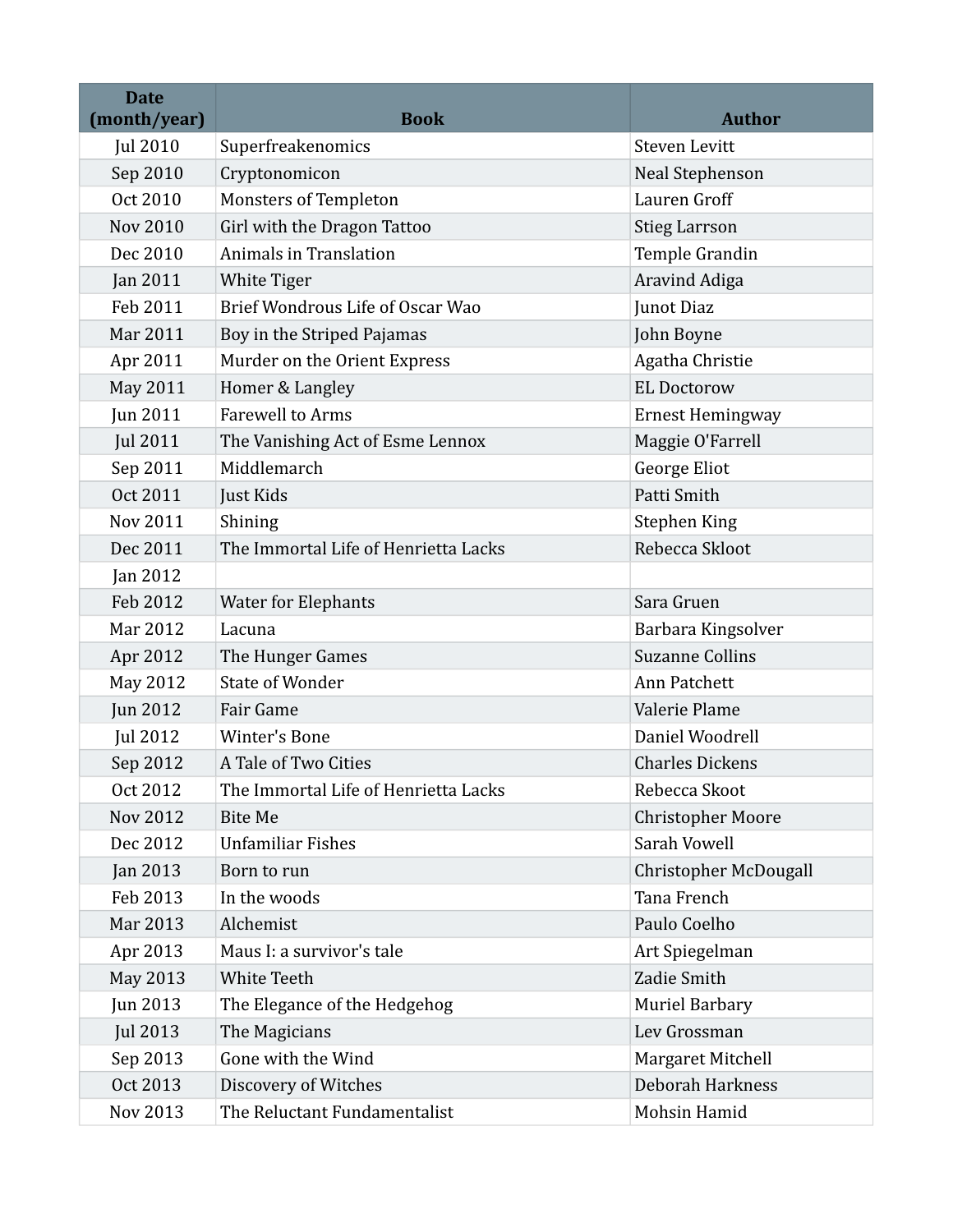| <b>Date</b><br>(month/year) | <b>Book</b>                          | <b>Author</b>                |
|-----------------------------|--------------------------------------|------------------------------|
| Dec 2013                    | Divergent                            | Veronica Roth                |
| Jan 2014                    | cancelled for bad weather            |                              |
| Feb 2014                    | A Hologram for the King              | Dave Eggers                  |
| Mar 2014                    | <b>Crashing Through</b>              | Robert Kurson                |
| Apr 2014                    | <b>Code Name Verity</b>              | Elizabeth Wein               |
| May 2014                    | And Sons                             | David Gilbert                |
| Jun 2014                    | Unbroken                             | Laura Hillenbrand            |
| Jul 2014                    | <b>Cutting for Stone by Verghese</b> | Abraham Verghese             |
| Sep 2014                    | A Hundred Years of Solitude          | Gabriel Garcia Marquez       |
| Oct 2014                    | <b>Amulet of Samarkand</b>           | Jonathan Stroud              |
| <b>Nov 2014</b>             | Good Luck of Right Now               | Matthew Quick                |
| Dec 2014                    | Do Androids Dream of Electric Sheep? | Philip K. Dick               |
| Jan 2015                    | <b>Monuments Men</b>                 | Robert Edsel and Bret Witter |
| Feb 2015                    | The Collector                        | John Fowles                  |
| Mar 2015                    | <b>Wolf Hall</b>                     | <b>Hilary Mantel</b>         |
| Apr 2015                    | V for Vendetta                       | Alan Moore/David Lloyd       |
| May 2015                    | <b>Interpreter of Maladies</b>       | Jhumpa Lahiri                |
| Jun 2015                    | Arcadia                              | Lauren Groff                 |
| Jul 2015                    | How to be Both                       | Ali Smith                    |
| Sep 2015                    | The Goldfinch                        | Donna Tartt                  |
| Oct 2015                    | Wild: From Lost to Found             | Cheryl Strayed               |
| Nov 2015                    | Dracula                              | <b>Bram Stoker</b>           |
| Dec 2015                    | Hottest Dishes of the Tarta Cuisine  | Alina Bronsky                |
| Jan 2016                    | <b>Eleanor and Park</b>              | <b>Rainbow Rowell</b>        |
| Feb 2016                    | Far from the Madding Crowd           | <b>Thomas Hardy</b>          |
| Mar 2016                    | In the Heart of the Sea              | Nathaniel Philbrick          |
| Apr 2016                    | The Boys in the Boat                 | James Brown                  |
| May 2016                    | Where did you go, Bernadette         | Maria Semple                 |
| Jun 2016                    | Long Walk to Freedom                 | Nelson Mandela               |
| Jul 2016                    | Sweetness at the Bottom of the Pie   | Alan Bradley                 |
| Sep 2016                    | Swann's Way                          | <b>Marcel Proust</b>         |
| Oct 2016                    | <b>Heart Shaped Box</b>              | Joe Hill                     |
| Nov 2016                    | <b>Animal Dreams</b>                 | Barbara Kingsolver           |
| Dec 2016                    | <b>Going Postal</b>                  | <b>Tarry Pratchett</b>       |
| Jan 2017                    | Art of Possibility                   | Benjamin Zander              |
| Feb 2017                    | Major Pettigrew's Last Stand         | Helen Simonson               |
| Mar 2017                    | Things Fall Apart                    | Chinua Achebe                |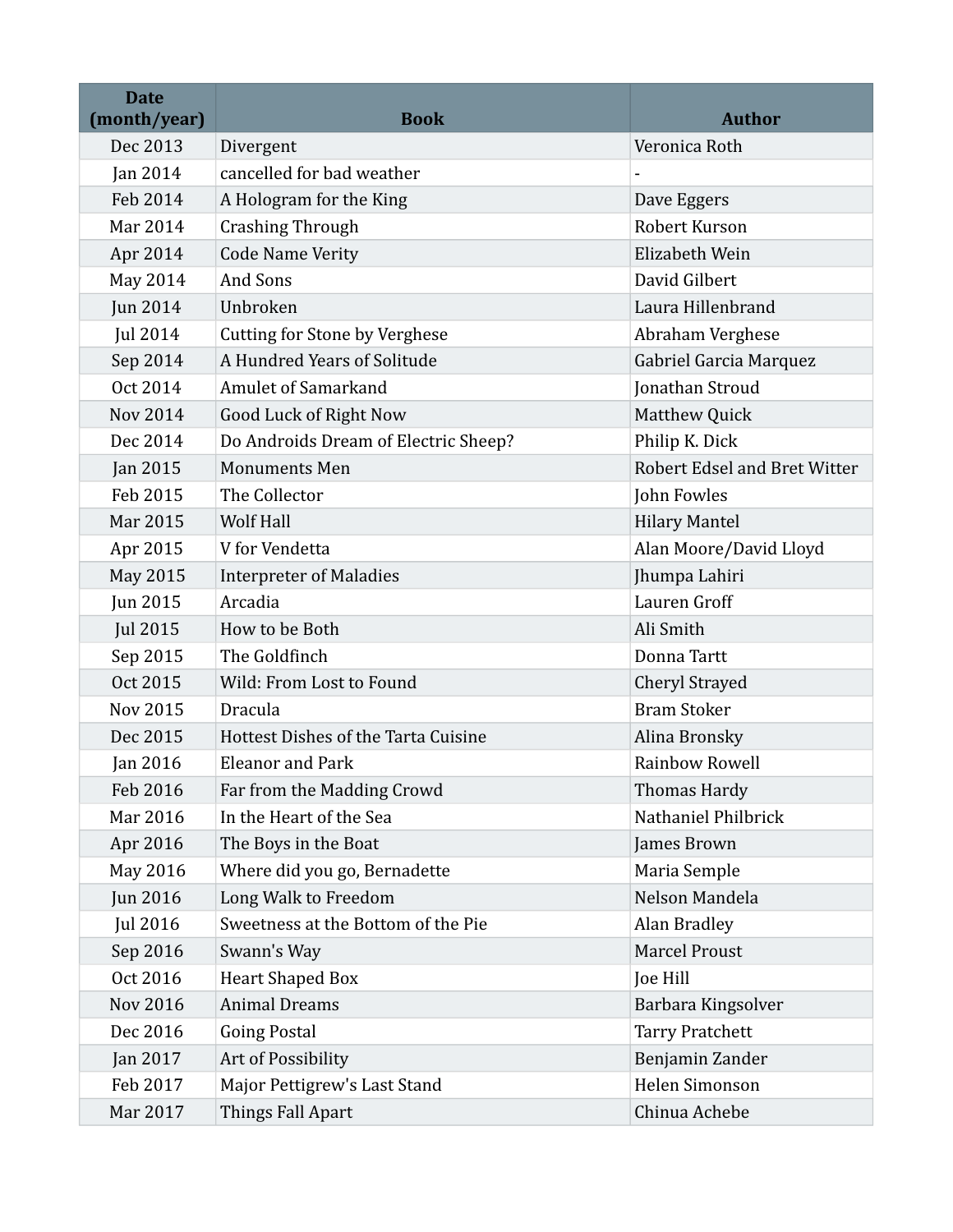| <b>Date</b><br>(month/year) | <b>Book</b>                                 | <b>Author</b>               |
|-----------------------------|---------------------------------------------|-----------------------------|
| Apr 2017                    | Vanishing Act                               | <b>Thomas Perry</b>         |
| May 2017                    | Paris Wife                                  | Paula McLain                |
| Jun 2017                    | Map that Changed the World                  | Simon Winchester            |
| Jul 2017                    | Red Badge of Courage                        | <b>Stephen Crane</b>        |
| Sep 2017                    | <b>Bad-Ass Librarians of Timbuktu</b>       | Joshua Hammer               |
| Oct 2017                    | <b>Blind Assassin</b>                       | Margaret Atwood             |
| Nov 2017                    | Frankenstein                                | Mary Wollstonecraft Shelley |
| Dec 2017                    | Hidden Figures                              | Margot Lee Shetterly        |
| <b>Jan 2018</b>             | Man Called Ove                              | Fredrick Backman            |
| Feb 2018                    | Cinder                                      | Marissa Meyer               |
| Mar 2018                    | <b>Burnable Book</b>                        | <b>Bruce Holsinger</b>      |
| Apr 2018                    | Girl in the Blue Coat                       | <b>Monica Hesse</b>         |
| May 2018                    | Can't We Talk About Something More Pleasant | <b>Roz Chast</b>            |
| <b>Jun 2018</b>             |                                             |                             |
| <b>Jul 2018</b>             | Wrinkle in Time                             | Hope Larson                 |
| Sep 2018                    |                                             |                             |
| Oct 2018                    | Call the Midwife                            | Jennifer Worth              |
| <b>Nov 2018</b>             | <b>Haunting of Hill House</b>               | Shirley Jackson             |
| Dec 2018                    |                                             |                             |
| Jan 2019                    | <b>Being Mortal</b>                         | Atul Gawande                |
| Feb 2019                    | Rebecca                                     | Daphne du Maurier           |
| Mar 2019                    |                                             |                             |
| Apr 2019                    | <b>Rent Collector</b>                       | Carmon Wright               |
| May 2019                    | Birth of the Pill                           | Jonathan Eig                |
| Jun 2019                    | Cleopatra                                   | <b>Stacy Schiff</b>         |
| Jul 2019                    | Americanah                                  | Chimamanda Ngozi Adichie    |
| Sep 2019                    |                                             |                             |
| Oct 2019                    | Factfulness                                 | <b>Hans Rosling</b>         |
| Nov 2019                    |                                             |                             |
| Dec 2019                    | <b>Good Omens</b>                           | <b>Terry Pratchett</b>      |
| <b>Jan 2020</b>             | <b>Rules for Visiting</b>                   | Jessica Francis Kane        |
| Feb 2020                    | <b>Before We Were Yours</b>                 | Lisa Wingate                |
| Mar 2020                    |                                             |                             |
| Apr 2020                    | Educated                                    | Tara Westover               |
| May 2020                    | The Good Neighbor                           | Maxwell King                |
| Jun 2020                    | The Hobbit                                  | <b>JRR</b> Tolkien          |
| <b>Jul 2020</b>             |                                             |                             |